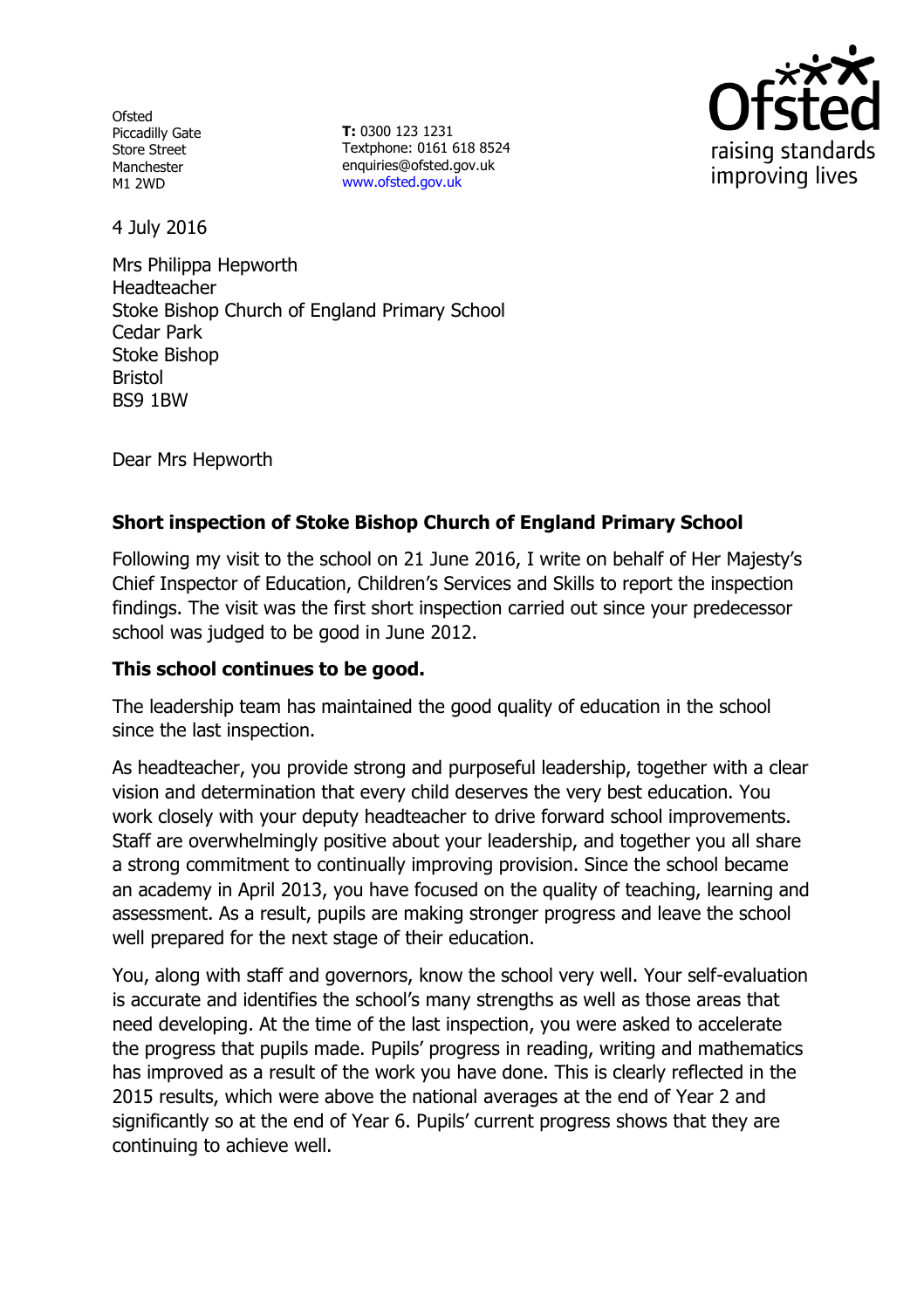

These improvements are as a result of teachers making sure that pupils know what they need to do in order to improve their work. Pupils describe how the guidance provided by teachers helps them, and they recognise the positive impact it is having on their learning and progress. You and your staff have also developed a curriculum that motivates and excites pupils. As a consequence, pupils enjoy their learning, are eagerly engaged and achieve well. For example, pupils in Year 4 were engrossed in their work on deforestation and the consequences this has on the world.

You are proud of the school's ethos, which is clearly reflected in the way in which all pupils are valued as individuals. You and your leadership team check pupils' academic and personal development regularly. You know in detail the progress each individual pupil makes. Together with your staff, you identify pupils at risk of falling behind, and timely and appropriate interventions ensure that these pupils catch up. The gap between disadvantaged and other pupils is quickly closing as a result of teachers planning activities which precisely meet pupils' needs. The most able pupils achieve well, especially in mathematics, reading, grammar, punctuation and spelling, where the proportion of pupils achieving the higher levels was significantly above the national average in 2015. However, you are not complacent and are striving for this group to make even stronger progress, especially in writing. This detailed approach is supporting all pupils, including disadvantaged and the most able pupils, to achieve well.

You are also fully aware that you have a gender gap, especially in the early years, with boys not achieving as well as girls. Choosing topics that inspire boys is resulting in the gap quickly narrowing, especially in speaking, reading, writing and number. Nevertheless, you know that there is more work to be done to close the gap between girls' and boys' achievement and detailed plans are in place to tackle this.

Your development plans identify the areas you wish to improve. However, plans do not show clearly enough how you, your senior leaders and governors will monitor and check that the actions taken ensure that pupils make the best possible progress.

### **Safeguarding is effective.**

You, your staff and governors are committed to keeping pupils safe. A robust culture of safeguarding is embedded throughout the school. Systems are rigorously implemented and systematically monitored by leaders and governors. You ensure that all who work at the school receive high-quality training so that they are up to date on current guidance and well informed about all types of risk to children. You carefully evaluate the risk of each activity, for example when pupils go on visits to enrich their learning.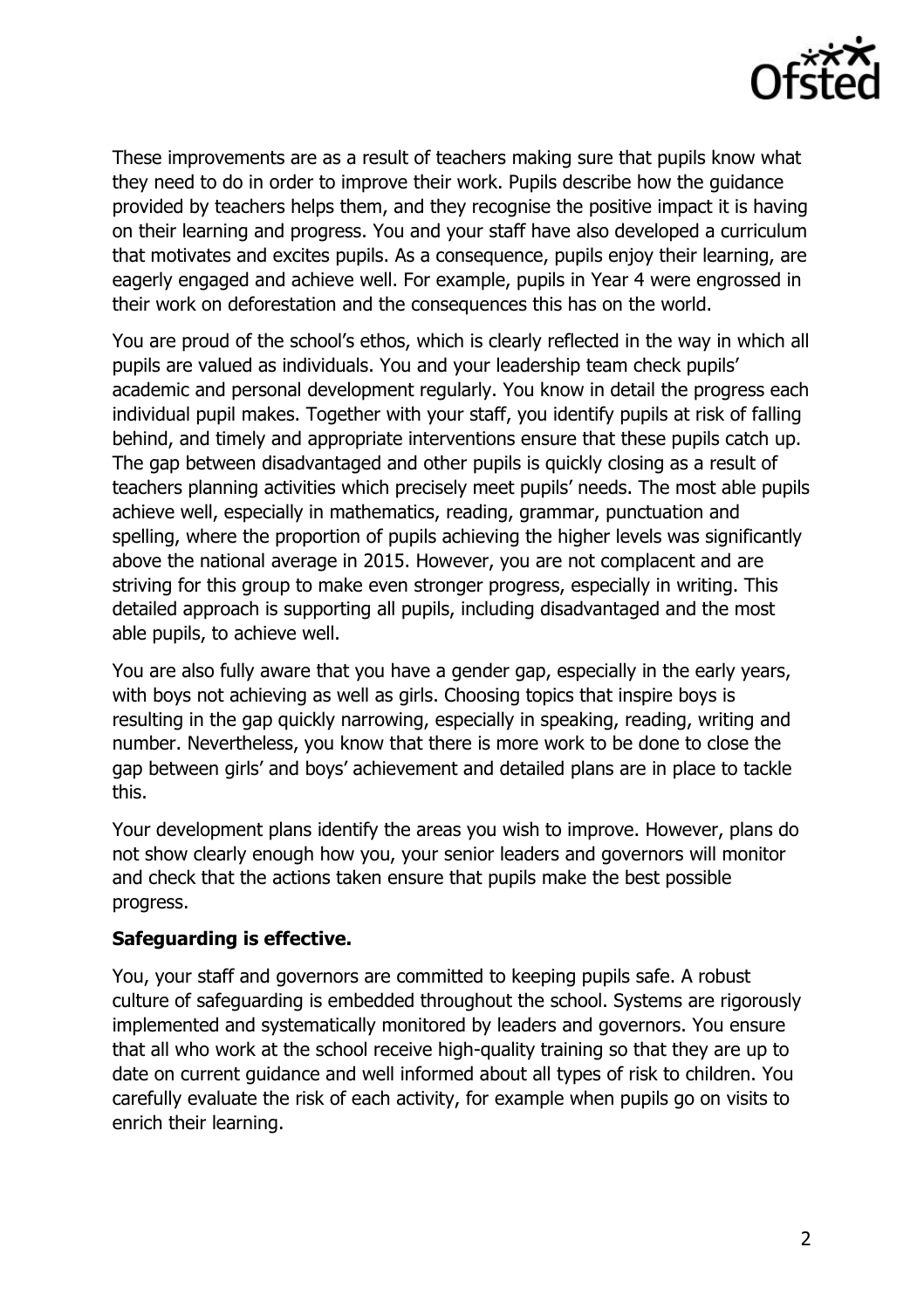

Pupils are confident that they can share any worries they may have with an adult. They describe how their school is a safe and happy place, where they are well cared for. They are adamant that bullying is rare and, when it does occur, it is quickly dealt with by the staff. The pupils I spoke to during my visit had a good understanding of the dangers of extreme and radical behaviour, appropriate to their age and stage of development. Pupils understand the importance of keeping safe when using the internet and are clear about the dangers of cyber-bullying. Parents agree that their children are well looked after and safe in school.

Leaders and governors ensure that all safeguarding arrangements are fit for purpose and records are detailed and of good quality. You are tenacious in following up and resolving any concerns. You work effectively with outside agencies to reduce risk to pupils and to keep them safe.

### **Inspection findings**

Staff, pupils and parents are extremely complimentary about how you lead the school. You work closely with your team to drive forward improvements in your determination for the school to become outstanding. The strengths identified at the previous inspection remain.

The school, through accurate self-evaluation, knows exactly which areas need to improve. In particular, while the gaps between the progress and attainment of boys and girls are closing, especially in reading, you know that there is more work to be done to narrow them further. However, there is convincing evidence that you are taking effective action to quickly close the gaps identified. For example, improvements in the teaching of phonics are resulting in improved outcomes in the national phonics screening check at the end of Year 1 for both boys and girls.

You have in place extensive development plans to improve the school. Although these plans show how actions will be taken, they do not precisely identify who is responsible for monitoring and evaluating the implementation of these plans and their impact. This means that there is not a consistently clear way to check whether the planned improvements are having the right outcomes for pupils.

You have a strong teaching team. Staff are committed and endeavour to ensure that all pupils do as well as they possibly can. For example, teachers expose pupils to rich texts to motivate and support them in their writing. This results in the highquality writing seen across the school during the inspection, which included Year 2 pupils' writing inspired by their work on Shakespeare's 'The Tempest'. Pupils explained how teachers are helpful and provide exciting opportunities so that they get the skills they need as well as positive attitudes to learning as they grow up.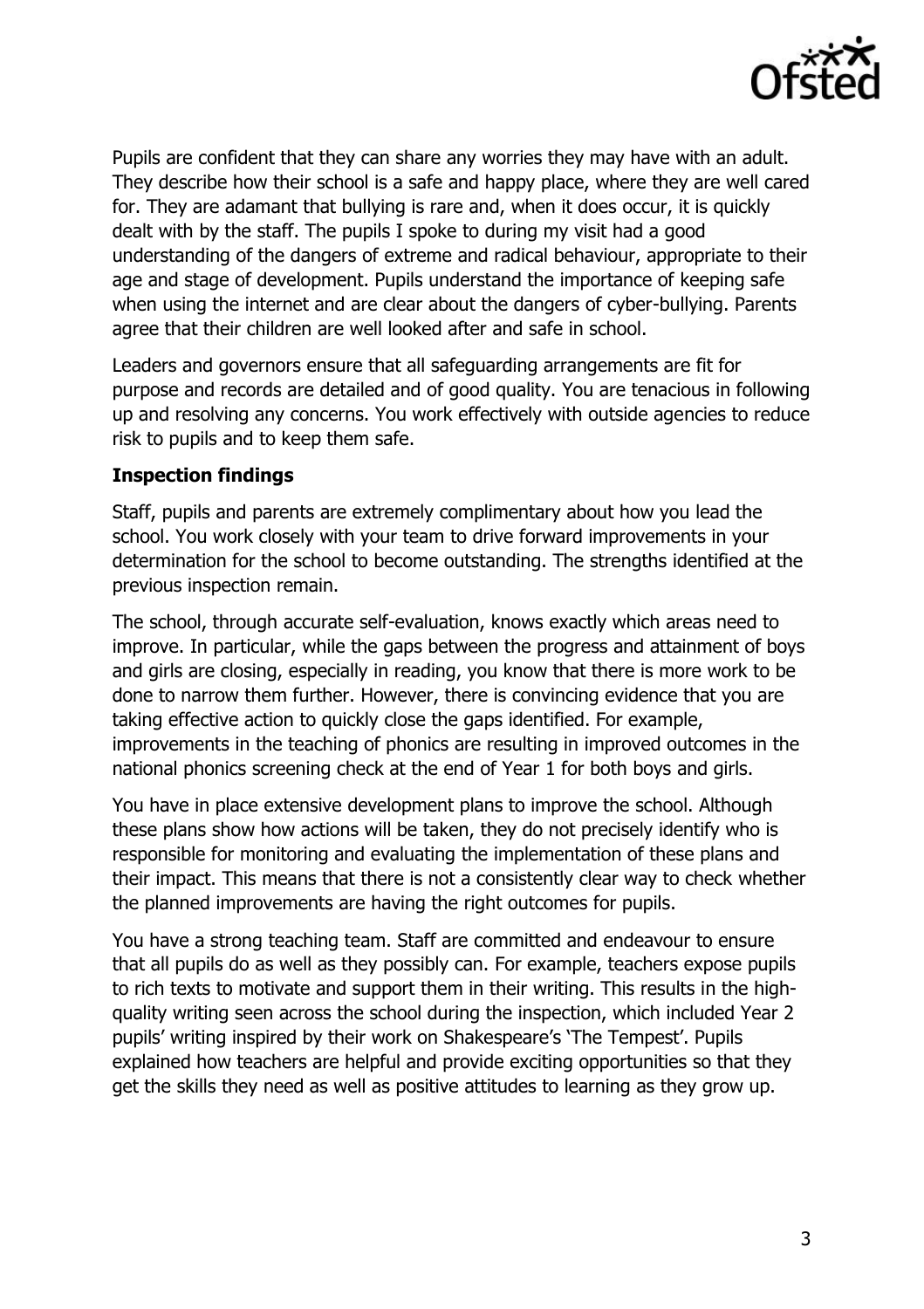

Outcomes in the early years are improving year on year, with a higher proportion of children in Reception achieving a good level of development. You explained that gaps between girls' and boys' achievement are closing because of the way in which the new early years leader has worked to improve the environment and the choices children are able to make in the topics taught. The changes made are inspiring and motivating both boys and girls, making them eager to learn. The ways in which teachers have developed strong links between home and school are evident, including the 'home–school link book', which parents appreciate, along with the school's 'open-door policy'. Parents describe how teachers 'hook their children in' with exciting learning activities. For example, during the inspection, children were enthused by their topic on minibeasts and were engrossed in using information in books to find out new facts.

You are taking effective action to tackle the achievement gap between disadvantaged pupils and their peers. Careful monitoring of every pupil and the provision of work that closely matches their needs are helping them to catch up quickly with their peers. You know exactly where the gaps remain and are taking swift action to ensure that these pupils make the best possible progress.

The most able pupils achieve well, and this is reflected in the 2015 published information. Your focus on the achievement of groups of pupils during pupil progress meetings with teachers has contributed to this. Teachers plan exciting and stimulating lessons. For example, in a Year 1 mathematics lesson, pupils were challenging themselves to find the solution to a range of problem-solving activities linked to their work on fractions. They demonstrated their resilience when faced with a tricky challenge and used their knowledge of number effectively to gain the correct answers. You provide opportunities for the most able pupils to develop their skills through additional activities. For example, you have good links with a local secondary school where a member of its mathematics department runs challenge sessions for the most able mathematicians, encouraging them to explore and investigate for themselves.

You place great importance on developing the leadership skills of teachers. Senior and subject leaders are knowledgeable about their subjects and are confident in providing guidance to their colleagues. They appreciate the high-quality training they have received, which has given them the necessary skills to carry out their responsibilities to good effect. They welcome the increased opportunity to share good practice with each other and with teachers in the local cluster of schools. As a result, teaching is effective in securing consistently good progress in reading, writing and mathematics. However, their development plans do not always precisely show how or when actions are going to be monitored to show whether the actions being taken are having the right outcomes for pupils.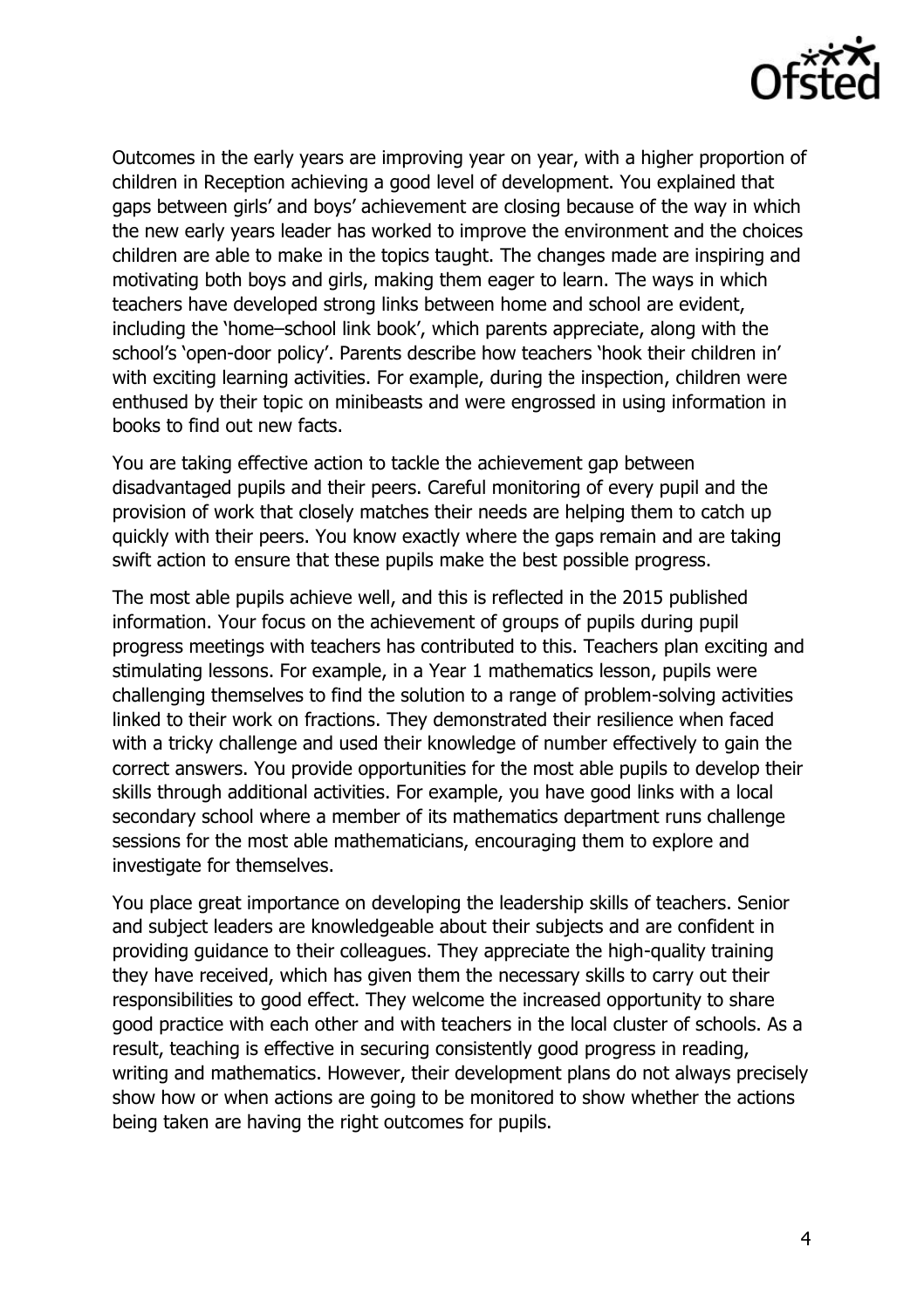

You monitor attendance carefully to check that all pupils attend school regularly. Any non-attendance is careful monitored and actions are put in place to support parents where necessary. This has been successful in improving the attendance of disadvantaged pupils, whose absenteeism was higher than that of other pupils and is now falling. However, you recognise that there is still work to be done and you are working closely with external agencies to tackle this.

Pupils are extremely happy at school. They describe how they form strong relationships and play happily together, ensuring playtimes and lunchtimes are enjoyable experiences. Consequently, behaviour is good at these times and reports of bullying are extremely rare.

Pupils show great respect for and tolerance of each other's differences. They told the inspector that they are taught to 'treat others how we want to be treated'. They know what types of behaviour are not acceptable. They listen carefully to each other's views even when they might be different from their own. They have a strong understanding of democracy through the voting system used to elect school councillors and house captains. They have a good awareness of living in modern Britain, demonstrating their knowledge and understanding of the diversity of living in Britain and what this means to them as individuals.

Parents speak positively about your school and are confident that you are providing their children with a good education. 'The headteacher and the team have an excellent approach to learning' was a typical comment made by parents.

### **Next steps for the school**

Leaders and governors should ensure that:

- development plans state precisely how and when leaders, including governors, will check that actions taken are improving outcomes for pupils
- any remaining gaps in pupils' achievement, especially between that of disadvantaged pupils and their peers, continue to close quickly.

Yours sincerely

Jen Southall

### **Her Majesty's Inspector**